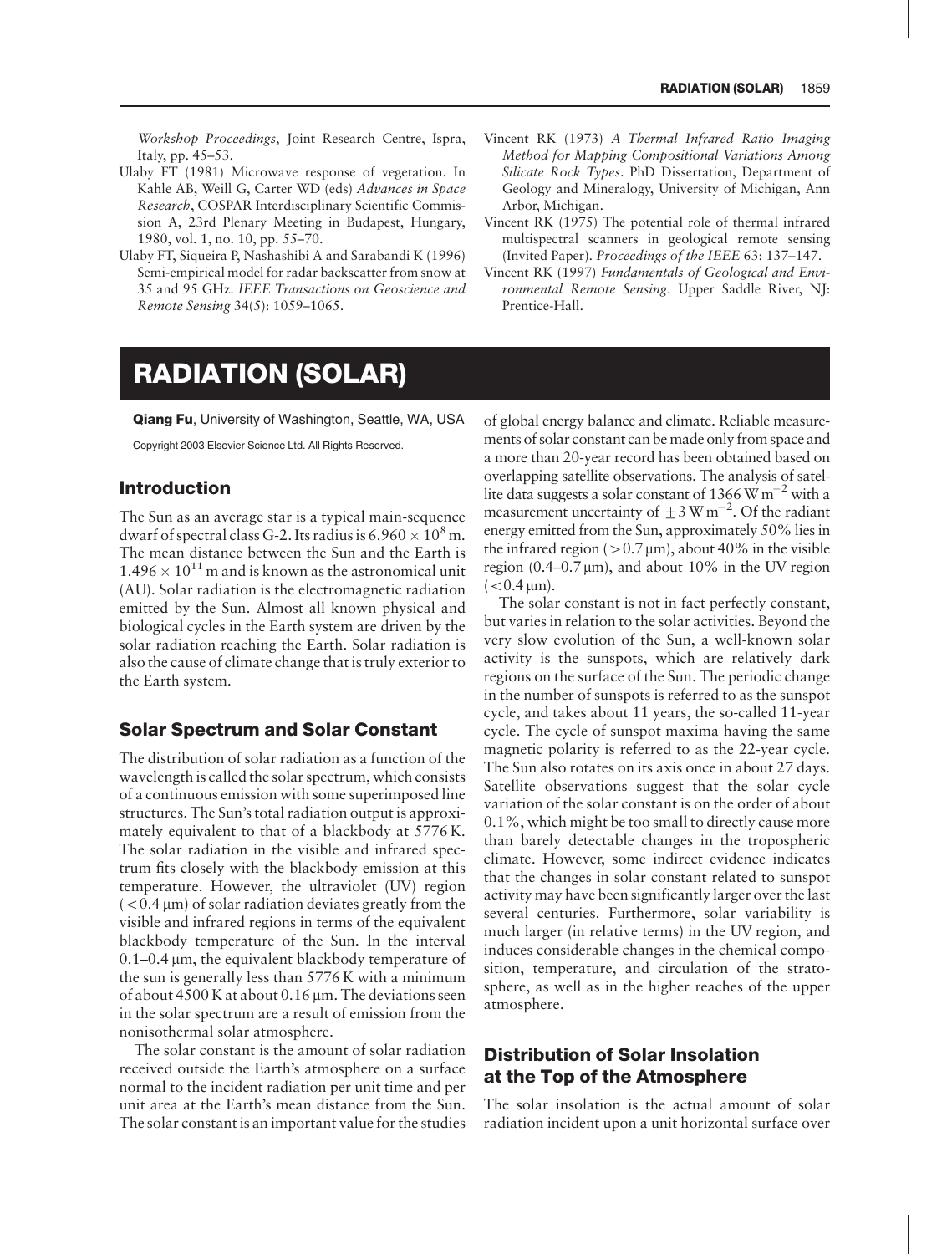a specified period of time for a given locality. It depends strongly on the solar zenith angle  $\theta_0$  and also on the ratio  $(d/d<sub>m</sub>)$  of the actual distance to the mean distance of the Earth from the Sun. The solar irradiance at the top of the atmosphere may be expressed by

$$
F = S \left(\frac{d_{\rm m}}{d}\right)^2 \cos \theta_0 \tag{1}
$$

where  $S$  is the solar constant. The solar zenith angle depends on the latitude, day of year, and time of day, and is given by

$$
\cos \theta_0 = \sin \lambda \sin \delta + \cos \lambda \cos \delta \cos h \qquad [2]
$$

where  $\lambda$  is the latitude,  $\delta$  the solar declination, and h the hour angle. The hour angle is zero at solar noon and increases by  $15^{\circ}$  for every hour. The solar zenith angle is  $90^\circ$  at sunset and sunrise. Then the solar insolation for a specified period of time between  $t_1$  and  $t_2$  is given by

$$
Q = \int_{t_1}^{t_2} F(t) dt
$$
 [3]

The daily insolation at the top of the atmosphere can be determined by integration of eqn [3] over a day. For a given day of the year, the solar declination and the ratio  $d/d<sub>m</sub>$  can be determined from standard astronomical formulas. Under present astronomical conditions, the solar declination varies from  $23^{\circ}$  27' on 21 June to  $-23^{\circ}$  27' on 22 December, while  $(d_{\text{m}}/d)^2$ ranges from 1.0343 on 3 January to 0.9674 on 5 July. The values of the daily insolation at the top of the atmosphere are presented in Figure 1 as a function of latitude and time of year.

It is clear that the distribution of solar insolation at the top of the atmosphere depends on the Earth's elliptical orbit around the Sun through  $\delta$  and  $d/d_{\rm m}$ .



Figure 1 Daily solar insolation (86 400 J m<sup>-2</sup>) at the top of the atmosphere as a function of latitude and day of year using a solar constant of 1366 W m<sup>-2</sup>. The shaded areas denote zero insolation. The positions of vernal equinox (VE), summer solstice (SS), autumnal equinox (AE), and winter solstice (WS) are indicated with solid vertical lines. Solar declination is shown with a dashed line. (Adapted with permission from Liou KN (2002) An Introduction to Atmospheric Radiation. San Diego, CA: Academic Press.)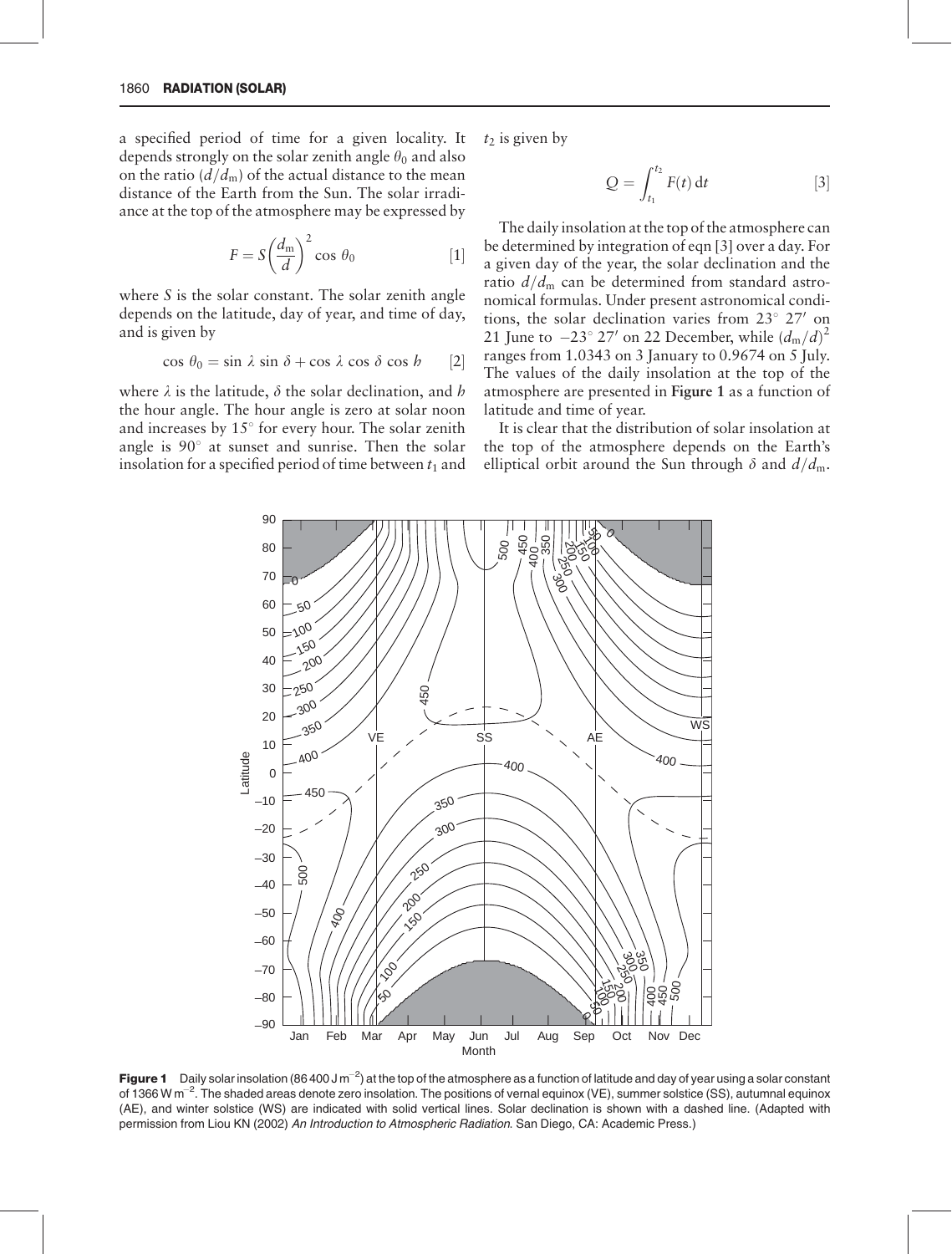Because of the gravitational attraction between the Earth and other planets, the orbital parameters including the eccentricity of the orbit, the tilt of the angle, and the longitude of the perihelion vary with characteristic periods of about 100 000, 41 000, and 21 000 years, respectively. The variations of these orbital parameters of the Earth may constitute a cause for climate changes such as those experienced during the Pleistocene ice ages.

# Scattering and Absorption of Solar Radiation in the Earth–Atmosphere System

Solar radiation entering the Earth's atmosphere is absorbed and scattered by atmospheric gases, aerosols, clouds, and the Earth's surface. The absorbed radiation is added directly to the heat budget, whereas the scattered radiation is partly returned to space and partly continues its path through the Earth–atmosphere system where it is subject to further scattering and absorption. The fraction of the incident solar radiation that is reflected and backscattered to space is called the albedo. We might speak of the albedo of the entire Earth or of individual surfaces with reference either to monochromatic radiation or to the total incident solar radiation. In this last sense, the albedo of the Earth as a whole is about 0.31.

#### Effects of Atmospheric Gases on Solar Radiation

The scattering of solar radiation by air molecules can be described by a theory developed by Rayleigh, who showed that the amount of scattering is inversely proportional to the fourth power of the wavelength, when the sizes of particles are much smaller than the wavelength of the incident radiation. We see blue sky because atmospheric molecules scatter solar radiation much more in the blue than in the red part of the spectrum. In fact, the sky is made visible through the scattering process. On the other hand, sunsets and sunrises appear reddish because the blue light in the direct light is removed by scattering during the long path through the atmosphere, leaving the remaining reddish colors of the spectrum.

Atmospheric gases also absorb solar radiation in selected wavelength bands. The UV radiation with wavelengths shorter than  $0.3 \mu m$  is lethal to the biosphere. The UV radiation in the interval  $0.2-0.3 \,\mu m$ is mainly absorbed by  $O_3$  in the stratosphere. The small amount of radiation with wavelengths shorter than 0.2  $\mu$ m is absorbed at higher levels by  $O_2$ ,  $N_2$ ,  $O$ , and N. The photochemical processes due to absorption of solar UV radiation involving various forms of oxygen are critical in determining the amount of ozone

in the stratosphere. The absorption spectrum of  $O<sub>2</sub>$ between  $0.2$  and  $0.26 \mu m$  is weak, but of significance in the formation of ozone.

In the troposphere, the absorption of solar radiation occurs in the visible and near-infrared regions, owing primarily to  $H_2O$ ,  $CO_2$ ,  $O_2$ , and  $O_3$ . The absorption in the visible, however, is very weak. Figure 2 shows the depletion of solar radiation in a clear atmosphere. The top curve is the solar spectrum at the top of the Earth's atmosphere and the lower curve represents the spectrum at sea level; the shaded area gives the combined effects of scattering and absorption of solar radiation by atmospheric gases. It is evident that the depletion of solar radiation is dominated by ozone absorption in the UV, Rayleigh scattering in both UV and visible, and water vapor absorption in the near infrared.

#### Effects of Aerosols on Solar Radiation

Aerosols are suspensions of liquid and solid particles in the atmosphere, excluding clouds and precipitation. The aerosol particle sizes range from  $10^{-4}$  to  $10 \,\mu\text{m}$ , falling under the following broad categories: sulfates, black carbon, organic carbon, dust, and sea salt. Aerosol concentrations and compositions vary significantly with time and location. Visibility measurements reflect the aerosol concentration at ground level. The visual range can vary from a few meters to 200 km, depending on the proximity to sources, the strength of the sources, and atmospheric conditions.

Aerosols scatter and absorb solar radiation. Sulfate aerosols scatter primarily solar radiation and cause cooling of the Earth–atmosphere system. The increase in the reflected solar radiation at the top of the atmosphere due to such nonabsorbing aerosols is nearly identical to the reduction in solar radiation at the surface. Carbonaceous aerosols (black carbon and organics) absorb and scatter solar radiation. The presence of black carbon aerosols results in the absorption of solar radiation, which reduces the solar radiation reaching the surface. At the same time, these aerosols absorb the upward solar radiation reflected from below and reduce the solar radiation reflected to space. Therefore, the effect of black carbon aerosols opposes the cooling effect of other aerosols at the top of the atmosphere, whereas at the surface all aerosols reduce solar radiation. The changes arising from the aerosol scattering and absorption of solar radiation are referred to as their direct radiative forcing. Aerosols can also modify solar radiation through their role in cloud condensation and as ice nuclei, an effect known as aerosol indirect radiative forcing.

Aerosol particles in the atmosphere are produced both in nature and by people. A global aerosol optical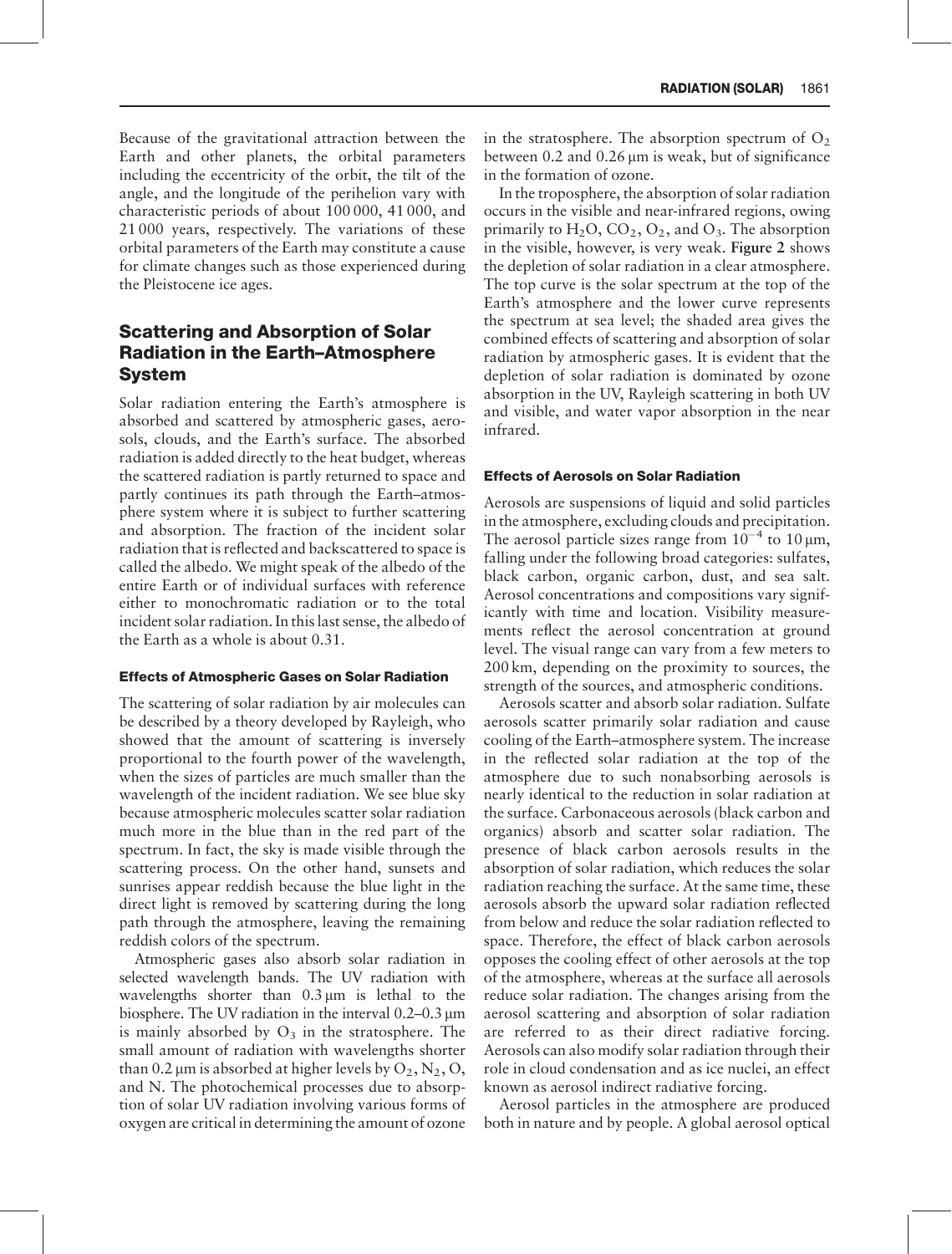

Figure 2 Solar spectrum at the top of the atmosphere and at the surface for a solar zenith angle of 60° in a clear atmosphere. Absorption and scattering regions are indicated. (Adapted with permission from Liou KN (2002) An Introduction to Atmospheric Radiation. San Diego, CA: Academic Press.)

depth of about 0.12 is suggested. These aerosols increase the reflected solar radiation at the top of the atmosphere by about  $3 \text{ W m}^{-2}$  globally. Anthropogenic sources contribute significantly to the global aerosol optical depth. Global anthropogenic emissions of sulfates, organics, and black carbon even exceed natural sources. Such a large perturbation of the global aerosol loading due to human activities may significantly modify regional and global climates.

#### Effects of Clouds on Solar Radiation

Clouds regularly cover about 65% of the Earth, and occur in various types. Some, such as cirrus in the tropics and stratus near the coastal areas and in the Arctic are climatologically persistent. Like aerosols, clouds show substantial spatial and temporal variations.

Clouds are the most important regulator of solar radiation. By reflecting incoming solar radiation back to space, they cool the Earth–atmosphere system – the so-called cloud albedo effect. Clouds also absorb solar radiation in the near-infrared region. The cooling of the Earth–atmosphere system by the cloud albedo effect occurs primarily at the surface. The solar albedo

of clouds depends substantially on cloud type and cloud form, as well as the solar zenith angle.

The most straightforward and simple diagnostic measure of the impact of clouds on solar radiation is the short-wave cloud forcing, which is defined as the difference of the net solar irradiances at the top of the atmosphere between all-sky and cloudless conditions. Here the net irradiance is the incoming solar radiation minus the reflected radiation. Satellite measurements suggest that the global short-wave cloud forcing is about  $-45 \text{ W m}^{-2}$ . Short-wave cloud forcings are maximized (about  $-120 \text{ W m}^{-2}$ ) in the summer hemisphere at about latitude  $60^{\circ}$  where solar input is large and low clouds are abundant, with a secondary maximum in tropics. Note that the magnitude of short-wave cloud forcing is about ten times as large as those for a  $CO<sub>2</sub>$  doubling. Hence small changes in the cloud-radiative forcing fields can play a significant role as a climate feedback mechanism.

#### Solar Radiation at the Earth's Surface

The radiation coming directly from the Sun received at the Earth's surface is called direct solar radiation. The amount of scattered radiation coming from all other